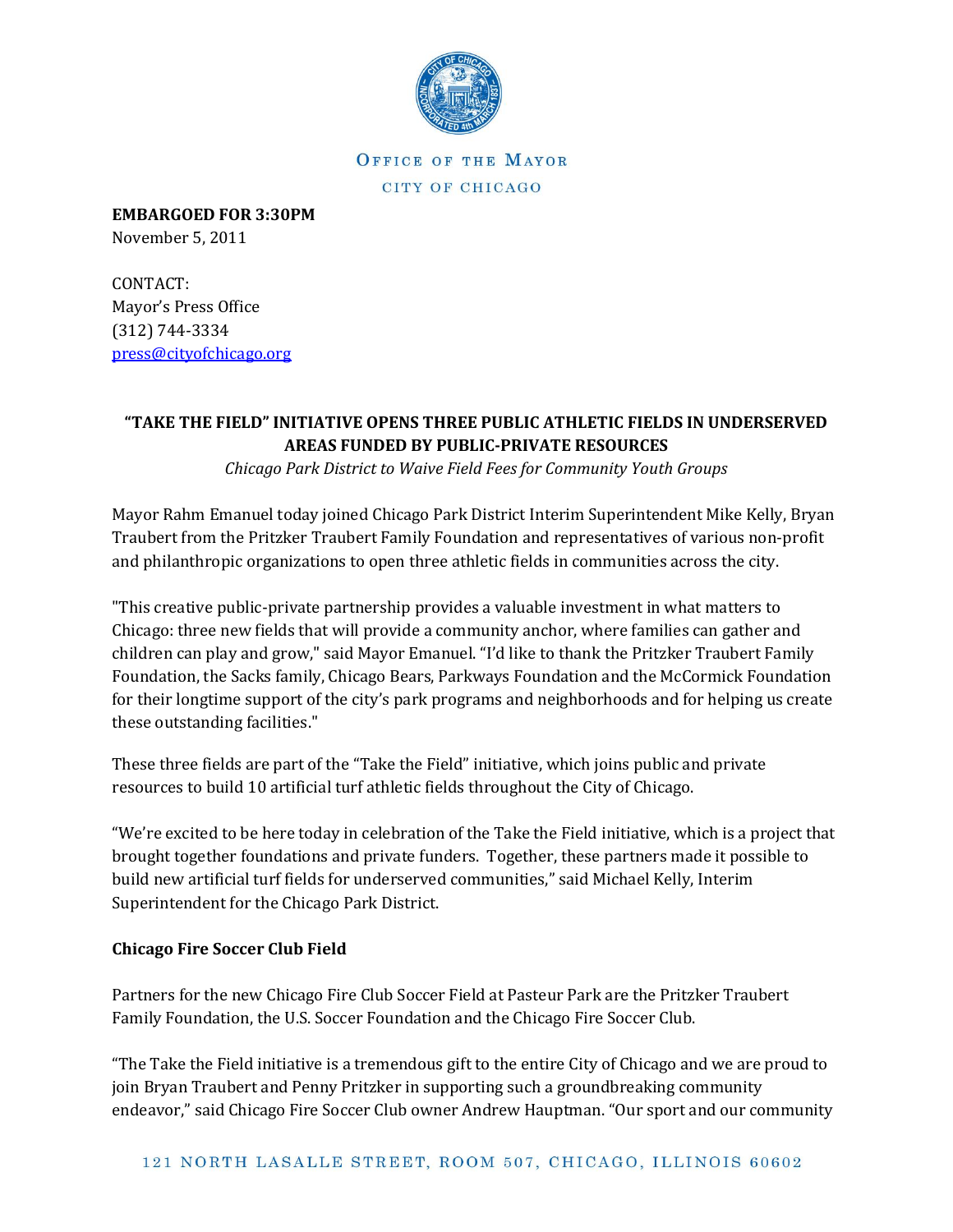

intersect on so many levels and we hope the approximately 650,000 youth and adults who currently play soccer in the Chicagoland area will have a chance to experience this new field and come out to meet the Chicago Fire players on the pitch throughout the year."

Hauptman was joined by Chicago Fire President Julian Posada and Chicago Fire captain Logan Pause.

## **Sacks Field at Garfield Park**

Partners for the new Sacks Field at Garfield Park are the Pritzker Traubert Family Foundation and the Sacks Family.

"I loved playing in Garfield Park as a kid," said Lee Sacks. "It is a real privilege to be able to help the kids who play there today. I want to thank the Park District, the Mayor and the Pritzker Traubert Family Foundation for making this possible."

Lee Sacks was joined by his son, Michael Sacks of Grosvenor Capital Management L.P. who dedicated the field in honor of his father.

## **La Follette Park and Track**

Partners for the new La Follette Park Field and Track in the Austin community are the Chicago Bears and Bears Care Foundation, Parkways Foundation and the McCormick Foundation.

"The Chicago Bears and Bears Care have a long history of supporting youth football programming and are excited to be able to expand our investment in the game and our children with the opening of La Follette Park Field," said George McCaskey, chairman of the Chicago Bears. "We hope the field will serve as a great home for spirited athletic competition, community events and family activities in the years ahead."

"Parkways is honored to continue our work of investing in Chicago's parks to enrich communities," said Stacey Reineking Sather, chairman of Parkways Foundation. "We believe a park should be a hub of positive activity for every neighborhood and are thrilled to play a collaborative role in the refurbishing of the track at La Follette Park to engage more Chicagoans to increase their fitness and create healthier lifestyles."

Each athletic field will feature an all-weather surface and lighting that will allow the field to be used nine months out of the year. At least three of the fields will be lined for both soccer and football.